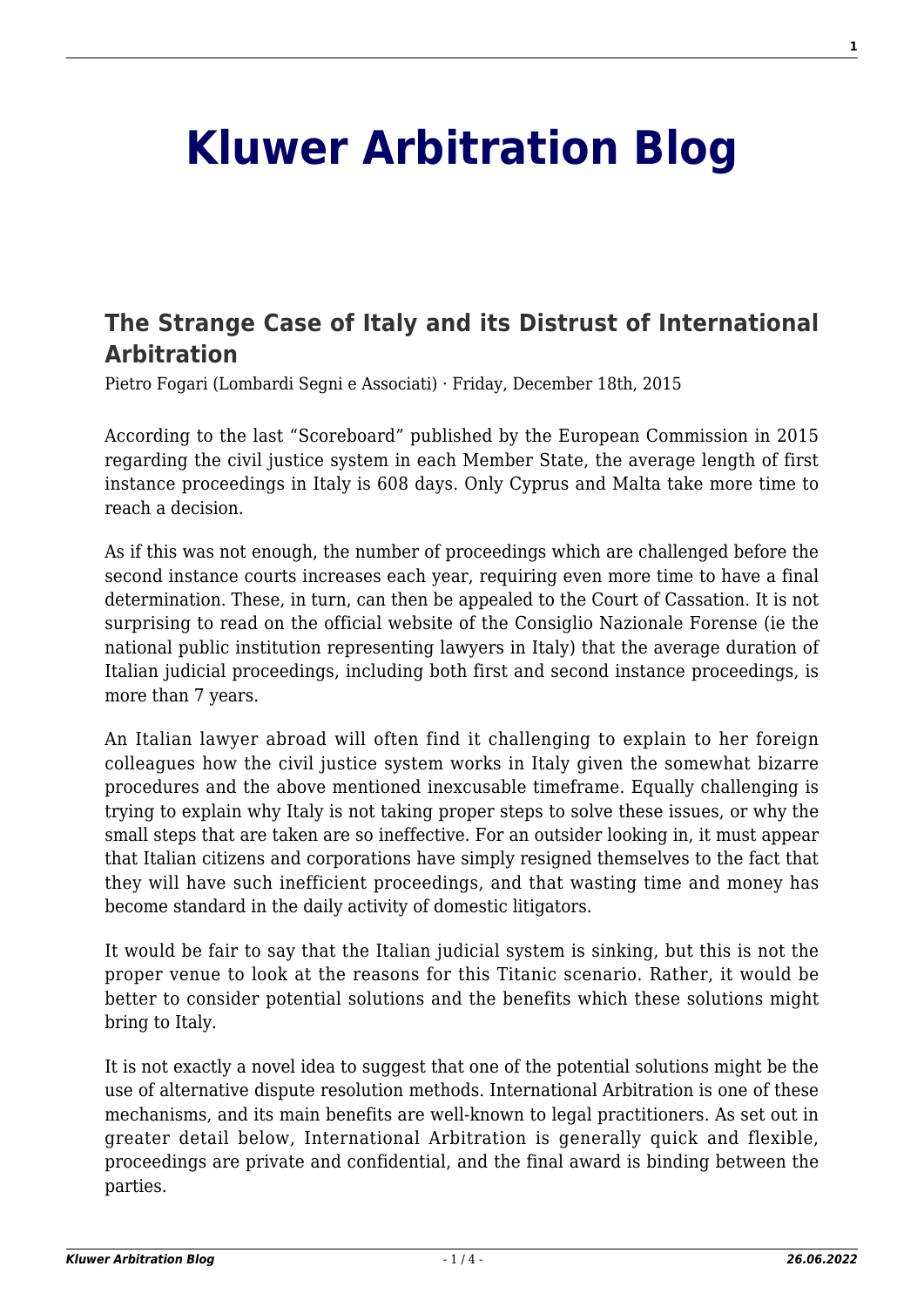Given that the benefits of Arbitration and the disadvantages of the Italian civil justice are so well-known, it remains a mystery why domestic litigation is still the primary mean to resolve commercial disputes. It is astonishing to observe how the outlined inefficiency of the civil justice system has not affected the common and traditional view in Italy. There is still a general distrust of International Arbitration which has inevitably impacted its development and its spread over the years.

The data provided by the Chamber of Arbitration of Milan (CAM) – the main institution for Arbitration in Italy, established within the Milan Chamber of Commerce – are selfexplanatory. The number of new cases started in 2009, including both domestic and international arbitrations, was 153; 129 in 2010, 130 in 2011, 138 in 2012, 167 in 2013, and 148 in 2014. In addition, during the course of the past few years, the average value in dispute has dropped from 6.7 million Euro in 2009 to approximately 2.3 million Euro in 2014. Being generous, one might suggest that Arbitration has "plateaued" in Italy, but, in reality, the picture suggests that fewer large scale disputes are being arbitrated within Italy itself. Based on the statistics here, there can be little expectation that the picture will change over the next few years, despite the fact that in 2014 the average duration of those arbitrations, most of which were commercial arbitrations, was approximately 14 months from the request of the arbitration to the award, an extraordinary timeframe.

These CAM statistics demonstrate that Italy has a functioning and functional machine, which is well-organized, and operates with efficiency and reactiveness. That machine is Arbitration, not litigation. Unfortunately, what is missing is the "gasoline" to run that machine, ie the disputes which are actually submitted to Arbitration. This is despite the fact that Italy is full of "gasoline": the judicial courts are overloaded with disputes, one of the main contributing factors in their disorganization. But the choice to go to arbitration rather than the court will require a culture shift amongst Italian parties and their legal advisers.

All this does not mean that litigation and arbitration must be considered as two completely separate and antagonistic entities. As reported by Daniel Fisher in a recent article on Forbes (wisely headed "Arbitration vs. Litigation: It's Not An Either-Or Proposition"), Imre Stephen Szalai, a well-known professor at the Loyola University College of Law in New Orleans, was right when he said: *"A robust system of arbitration is healthy for our court system – it serves as a safety valve"*. This is a universal principle, as Arbitration is part of every civil justice system and not an alternative to it.

International Arbitration's advantages are impressive, especially if considered from the Italian perspective.

First, the duration of each arbitration procedure is substantially shorter than any Italian litigation. The parties would agree on a reasonable timetable in advance, and they would be able to have a pragmatic expectation about the date of delivery of the award. This is crucial in the discussion: while you know when you start a civil litigation before the Italian courts, there is no way to predict the duration of that such litigation nowadays. This would also reduce significantly the amount of work of the judicial courts themselves, which in turn would gain efficiency and reliability.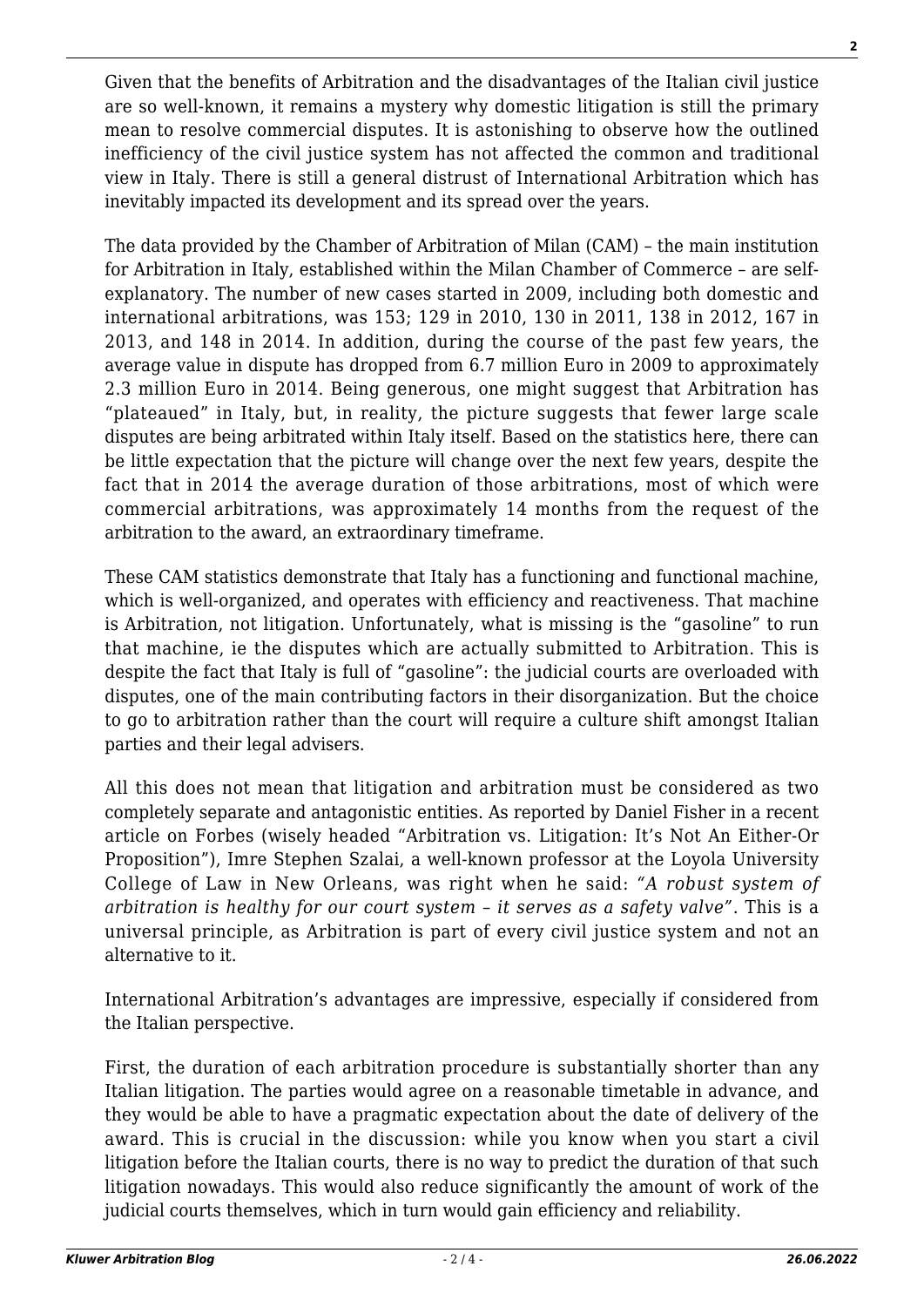Second, Arbitration is extremely flexible, a characteristic totally absent from the Italian judicial system. Besides the initial agreement on the timetable for the arbitration, the parties are able agree to extensions of time as well as to have certain phases of the proceedings more developed than others, according to their actual needs. Also, the parties will be able to choose one or more arbitrators who are highly specialized in the field underlying the dispute they are dealing with. This would dramatically reduce potential oversights in the final award, and have a positive impact on the enforceability of the award and credibility of the arbitration system.

Third, Arbitration is private and confidential, including the final award. Of course, it is a choice of the parties involved in the dispute to decide whether to make the procedure and its outcome, public. However, the benefits of having this option are self-evident, especially for commercial parties: in contrast with ordinary courtroom proceedings under the Italian media gaze, confidentiality would allow the parties to pursue their goals and strategies without any external public interference, not to mention the opportunity to avoid any other dispute related to the potential prejudice deriving from publicity.

Fourth, the final award is binding and cannot be challenged, except in very limited circumstances (eg in case of serious irregularity on the part of the tribunal). The parties would have a final and binding decision within a timeframe which is shorter than any average first instance proceedings in Italy and, as a consequence, a significant number of groundless appeals – which represent a nationwide practice in Italy – would be aborted. Once again, all this would be beneficial both to the reputation of the arbitration system and to the trustworthiness of the Italian judicial system.

As noted above, the development of International Arbitration in Italy might have a knock-on effect also on the efficiency of the national courts. As a further consequence, the advantages that the entire Italian economy may gain from it would be substantial. In fact, International Arbitration plays a key role in cross-border transactions due to the neutrality and independence of the arbitration process as well as the opportunity for the disputing parties to find a neutral venue that is not linked to any national system. While Italy is one of the less attractive countries in the world nowadays for doing business (as shown by the Enforcing Contracts indicator of Doing Business 2015, released by the World Bank Group and measuring the time and cost for resolving a commercial dispute through a local first-instance court), it cannot be doubted that an efficient court system would render Italy more attractive for foreign investors. Arbitrating Italian disputes and taking them out of the courts will held increase the courts' efficiency and this would likewise make parties more confident in Italy both as seat for arbitration and place where to enforce the final award. Arbitration will not undermine the Italian judicial system. It has the potential to save it.